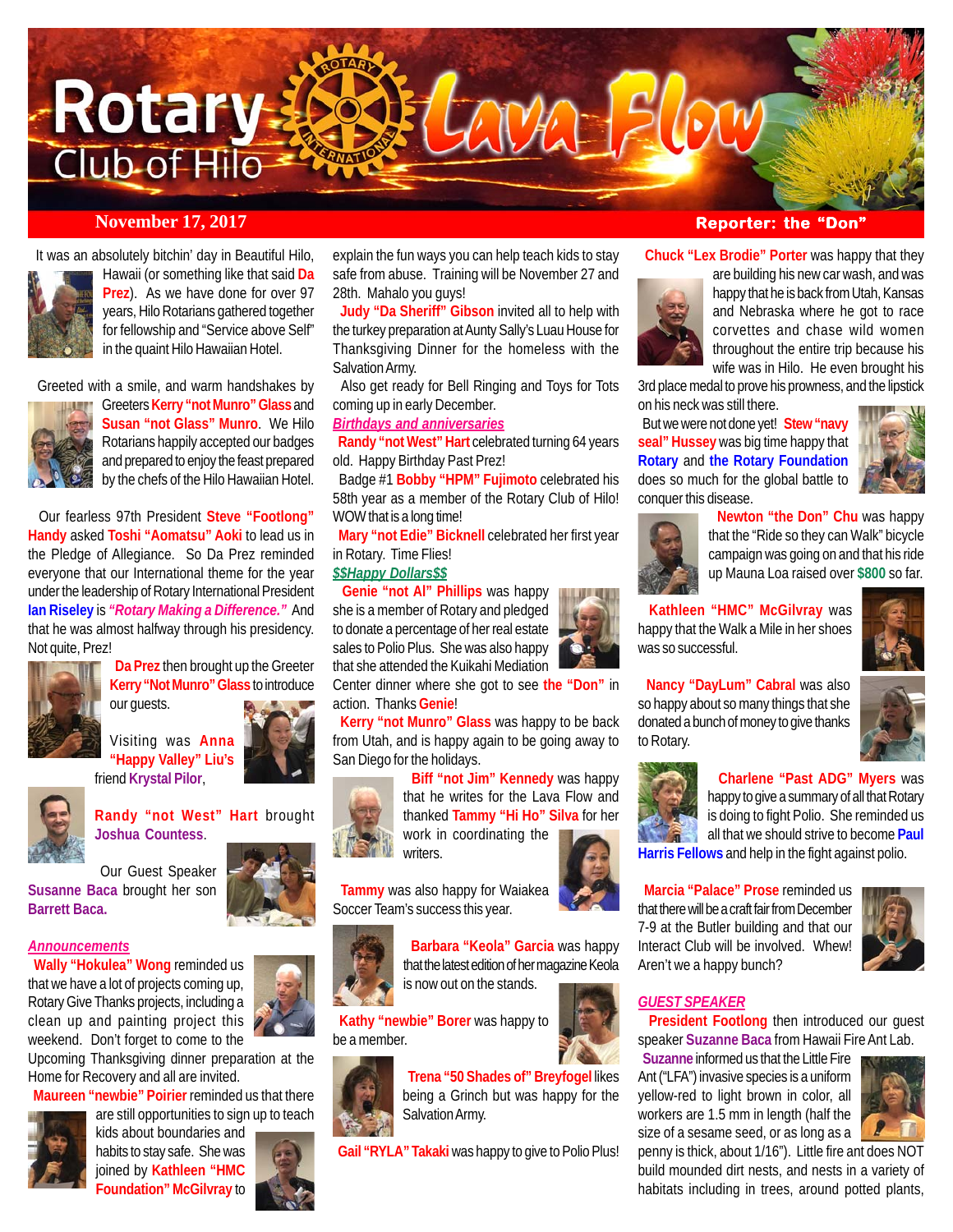#### *Birthdays:*

**Randy Hart** November 12 **Keith Okamoto** November 19 **Kerry Glass** November 22 **Malcolm Chun** November 29

#### *Club Anniversary:*

**Kathleen McGilvary** November 1, 2013 (4) **Bob Fujimoto** November 16, 1959 (58) **Mary Bicknell** November 18, 2016 (1)

#### *Wedding Anniversary:*

**Chris & Janiece McNichols** Nov. 6 (13) **Gay & Chuck Porter** Nov. 7 (25) **Gene & Julia Tao** Nov. 13 (54) **Reese & Steven Mates** Nov. 15 (2) **Susan Munro & Kerry Glass** Nov. 22 (32)

#### *Announcements:*

**November 24 - No Club Meeting December 1 - Club Meeting December 8 - Mystery Speaker December 15 - UH Hilo Community College**

# *Rotary Club of Hilo Board of Directors*

#### **2017 – 2018:**

- President **Steve Handy, Jr.**
- Past President **Randy Hart**
- President Elect **Keith Okamoto**
- Vice President **Mitch Dodo**
- Co-Secretary **Treena Breyfogle**
- Co-Secretary **Jan Tanouye**
- Treasurer **Corey Kawamoto**
- Sergeant at Arms **Shane Okimoto** • Rotary Foundations – **Malcolm Chun**
- Membership **Connie Ichinose**
- Public Relations **Marcia Prose**
- International Service **Stew Hussey**
- Community Service **Wally Wong**
- Vocational Service **Bobby Stivers-Apiki**
- Club Service **Kui Costa**
- New Generations **Gail Takaki**
- **Foundation Chairpersons:**
- Hilo Rotary Club Foundation **Tim Beatty**
- The Rotary Foundation **Malcolm Chun**
- Hawaii Rotary Youth Foundation **Mitchell Dodo**

irrigation lines, and in electrical boxes. They are slowmoving and easily dislodged from leaves, plants, and trees. They often sting on neck, arms, and torso (LFA infestations are often discovered when ants fall on people from above).

#### *Impacts*

 Delivers a painful sting when disturbed. Welts can last for weeks. Infests agricultural fields and farms, where they damage crops and sting workers. Promotes plant pests such as aphids, white flies and scale insects, which secrete plant sap that the ants eat. In turn, the ants protect these insects from natural predators and parasites. Can also infest houses, beds, furniture and food. They may sting, and even blind, pets such as cats and dogs.

 Here on the Big Island: LFA infestations are widespread throughout the windward side, including in Hilo, the Puna district, and along the Hamakua Coast, in/around nurseries and properties that purchased plants from infested nurseries. Smaller infestations have been found in the Kona-Kailua area. To battle this LFA you need to use bait, not sprays, and keep it up. **Remember, LFA are "hitch-hiker" ants**

 Check anything you bring to your home to make sure you are not accidentally bringing LFA as well. Prevention is the first line of defense against LFA. It's not difficult, but does take vigilance and knowing what to look for. You can do this by checking high risk item such as potted plants, mulch, cinder, and other landscaping materials using the chopstick method.

 The Hawai'i Ant Lab (HAL), a UH Pacific Cooperative Studies Unit Program, is based in Hilo, but assists in LFA matters statewide. HAL works with the community to spread knowledge on prevention and treatment methods which can be employed by residents, small plant venders, and nurseries.



**Steve** and **Suzanne**



**Kerry** and **Steve** Correcting Flag Position

The Hawai?i Ant Lab's mission is to:

 Protect Hawai'i from new intentional and unintentional introductions of invasive ants

 Prevent the inter-island and intra-island spread of existing invasive ant species

 Provide sound, practical treatment methods for homeowners, natural resource managers, and industry

 Eradicate new incursions whenever possible For more information visit: *www.littlefireants.com*.

#### **Hawai'i Ant Lab**

Pacific Cooperative Studies Unit University of Hawai'i 16 E. Lanikaula Street Hilo, Hawai'i 96720 Telephone: (808) 315-5656 Fax: (808) 974-4148

#### Email: *info@littlefireants.com*

 Scary stuff **Suzanne**, but thanks for the information! Let's be careful out there friends!

 **President Footlong** then asked **Connie "Membership" Ichinose** to lead us in **the 4-way test**, and then we were out of there. And that's a fact Jack.





**Charlene Meyers** with Bike Ride Towel